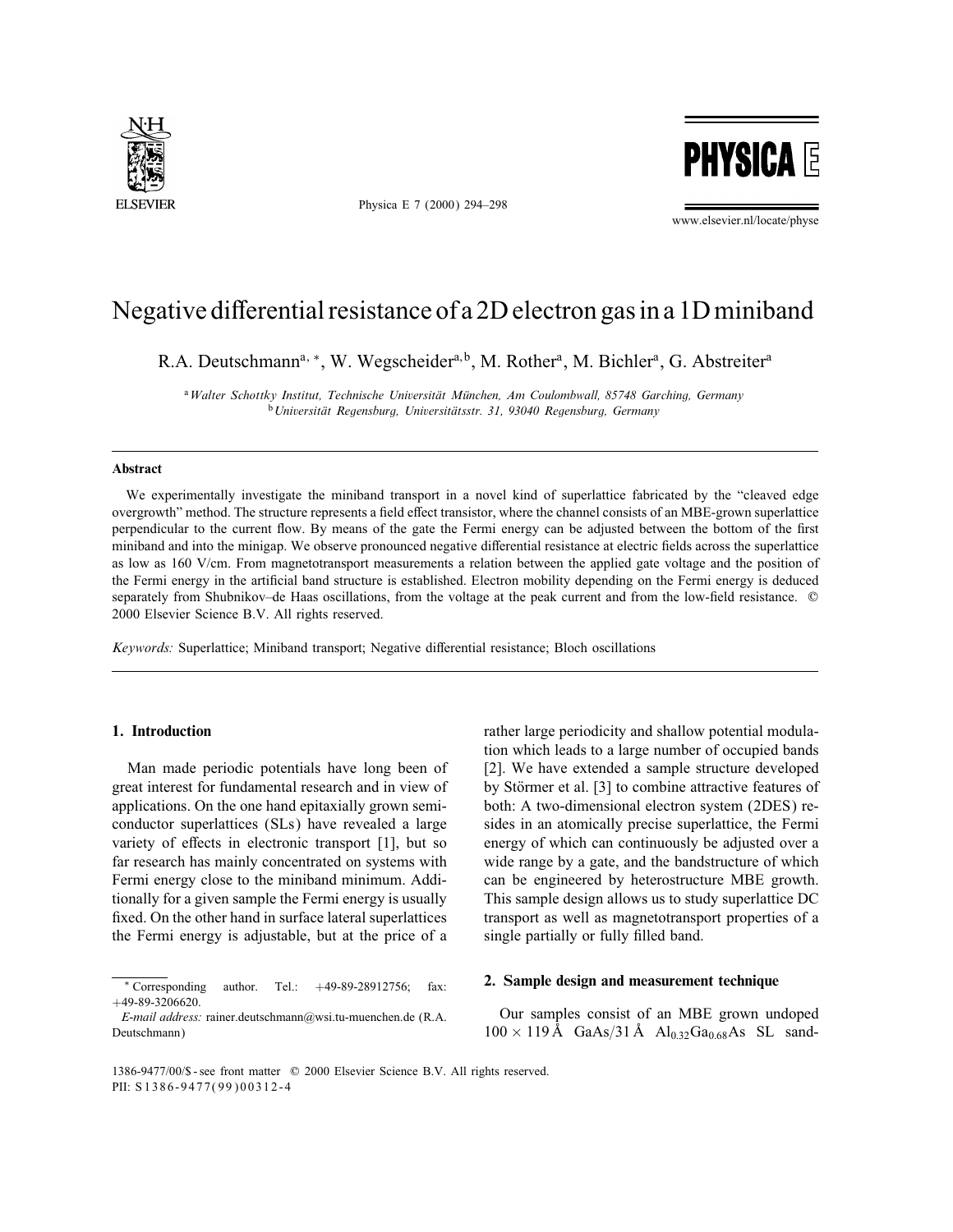

Fig. 1. Sample structure. First in the (0 0 1) direction the undoped SL is grown between two  $n+$  GaAs contacts. After cleaving the sample, on the  $(110)$  face the gate is grown. At positive gate voltages a two-dimensional electron gas is induced in the SL at the interface to the AlGaAs. The magnetic field is applied perpendicular to the 2DES.

wiched between two 100 nm undoped GaAs layers and two  $1 \mu m$  n+ GaAs layers grown on semi-insulating (0 0 1) GaAs substrate, as shown in Fig. 1. The two doped layers serve as source and drain contacts. After in situ cleaving the sample, an  $Al<sub>0.32</sub>Ga<sub>0.68</sub>As spacer$ layer is grown on the freshly exposed  $(110)$  plane, followed by a 15 nm undoped and a 100 nm  $n+$  GaAs layer, which serves as a gate. After wet chemical etching source, drain and gate are finally contacted by evaporating GeAu.

Experiments were performed at liquid helium temperatures in a four point contact measurement scheme with two contacts each on source and drain. The samples have to be cooled below liquid nitrogen temperatures to avoid thermally activated bulk leakage currents between source and drain. By applying a positive voltage  $U_{\rm g}$  to the gate with respect to source and drain a two-dimensional electron gas can be induced in the SL below the gate. Electrons thus travel in an undoped SL from source to drain, while their density can continuously be controlled by the gate. These features make our samples distinct from conventional MBE grown GaAs/AlGaAs SLs used for transport experiments. On the other hand our samples can be viewed as surface lateral SL with strong potential modulation and shorter period as can conventionally be obtained. In DC measurements one set of contacts was used to apply the voltage and measure the current  $I_{sd}$ , with the other set of contacts the true voltage drop  $U_{sd}$  across the SL was measured. Additionally the sheet resistance of the GaAs contact layers was accounted for



Fig. 2. Current voltage relation for gate voltages between 100 and  $600$  mV. A region of negative differential resistance at very low electric fields across the SL is observed, the position of which depends on the gate voltage.

by subtracting the appropriate voltage drop. Magnetotransport measurements were also performed in four point geometry with the magnetic field oriented perpendicular to the 2DES.

#### 3. Experimental results

The DC current voltage relation of the transistor for  $U_g$  between 100 and 600 mV is shown in Fig. 2. At first sight the curve resembles that of a conventional transistor, with an ohmic current increase at low source drain voltages, saturation at high source drain voltages, an orderly increase of the saturation current with gate voltage, but with an additional region of negative differential resistance (NDR). A closer look reveals four different regimes depending on the gate voltage. For  $U_{\rm g}$  < 170 mV no NDR is present. For  $U_{\rm g}$ between 170 and 240 mV NDR develops, the peak current  $I_{\text{peak}}$  increases, the peak voltage  $U_{\text{peak}}$  decreases. Subsequently up to  $U<sub>g</sub> = 400$  mV the voltage U<sub>peak</sub> remains almost constant at about 25 mV. Finally for even higher  $U_{\rm g}$  the voltage  $U_{\rm peak}$  increases again, and instability is observed for  $U_{sd} > U_{peak}$  which causes  $I_{\rm sd}$  to drop and  $U_{\rm sd}$  to rise abruptly. Additionally a kink is observed in  $I_{sd}$  at  $U_{sd} = 5$  mV, the origin of which is unclear.

As a first remark we note that for  $U_{\rm g}=0$  mV practically no leakage current  $I_{sd}$  is detected for voltages  $U_{sd}$ we are concerned with here. However, for  $U_{sd} > 1.1$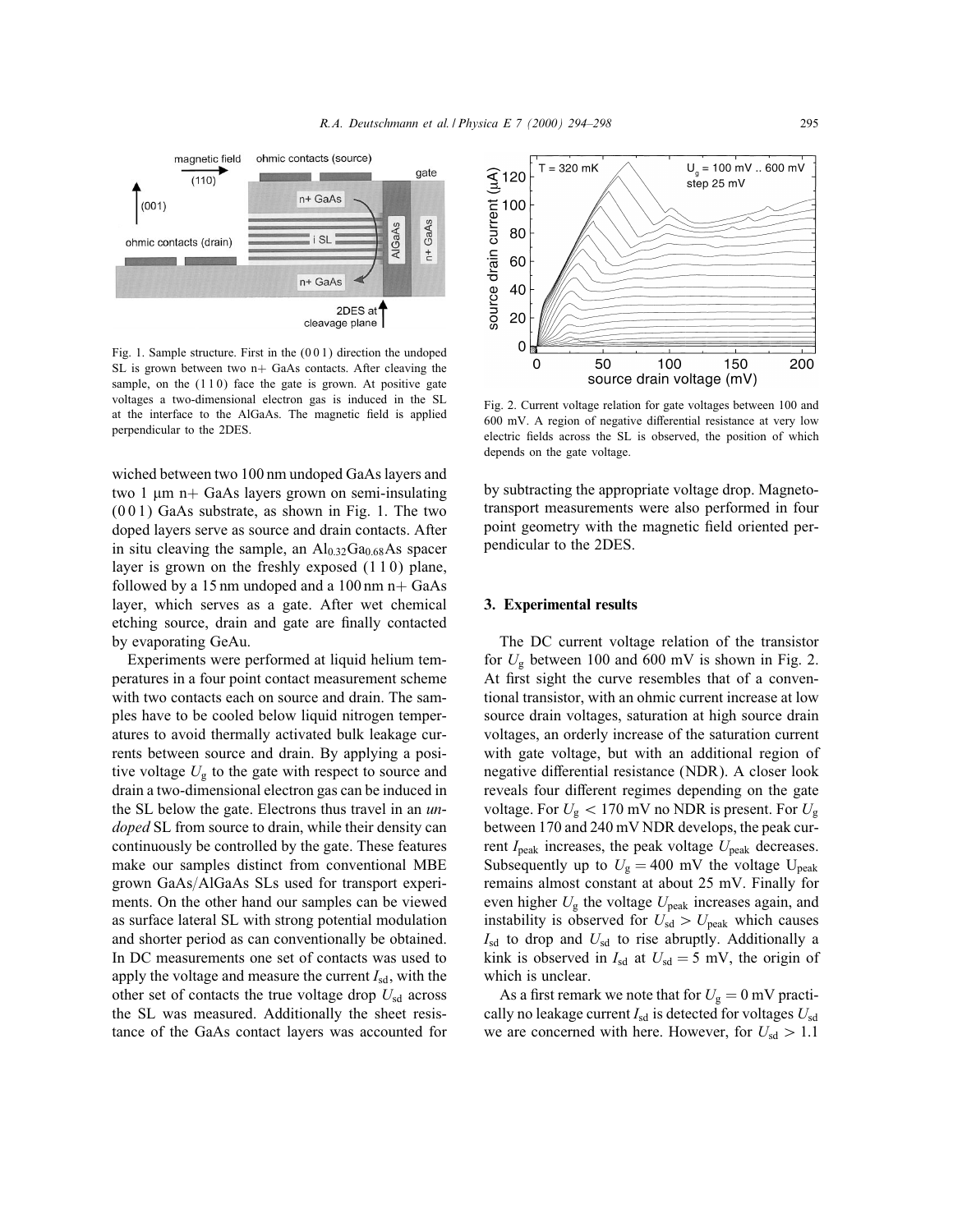V, a gate voltage independent sudden increase of  $I_{sd}$ is observed, followed by an instability similar to the one discussed above. This effect is attributed to electrons being injected into the bulk SL from the contact at large  $U_{sd}$ . A second remark is concerned with the energetic barrier between source and drain, which prevents bulk leakage current and is determined by the energetic position of the first miniband with respect to the Fermi level in the doped GaAs contacts. At low electron densities ( $U_g$  < 200 mV) and small  $U_{sd}$  this barrier is signicant also in the electron channel and causes non-ohmic increase of  $I_{sd}$  with  $U_{sd}$ .

Information about the relation between  $U_{\rm g}$  and the electron density in the channel  $n<sub>s</sub>$  was obtained by magnetotransport measurements. We found clear Shubnikov–de Haas (SdH) oscillations in the longitudinal magnetoresistance  $\rho_{xx}$  from which three kinds of information can be deduced. First, from the periodicity of the oscillations the electron density was determined to  $n_s = (5.7 \pm 0.1) \times U_g 10^{11} \text{ V}^{-1} \text{ cm}^{-2}$ which agrees reasonably well with the result obtained from a capacitor model. The spacing between the maxima of  $\rho_{xx}$  was perfectly constant for all  $U_{g}$  when plotted against inverse magnetic field. Second, from the onset of the SdH oscillations a rough estimate of the electron mobility in the SL can be obtained, which will be discussed below. Third, a characteristic positive magnetoresistance and a quenching of the SdH oscillations are observed in the SdH curves when  $U_{\rm g}$  is raised above a critical voltage. This behavior is expected for a system with open electron orbits [4].

#### 4. Discussion

The one-dimensional band structure of the given SL is readily obtained by a Kronig–Penney calculation, which yields a width for the first miniband of  $\Delta = 3.8$  meV, separated from the second miniband by a 60 meV one-dimensional minigap. The first excited level of the triangular field effect potential is expected at about 15 meV above the first miniband. Since there is still free electron movement possible perpendicular to the SL parallel to the cleavage plane, the energy-momentum relation is given by

$$
E(k_x, k_z) = \frac{\hbar^2 k_x^2}{2m^*} + \frac{\Delta}{2}(1 - \cos(k_z d)),
$$

where  $d = 150$  Å is the SL period,  $k_x$  and  $k_z$  are the electron momenta in the free and SL direction, respectively. In order to establish a relation between the Fermi energy  $E_f$  and  $n_s$  we have determined the density of states (DOS) numerically, which is displayed together with the first miniband in Fig. 3. The DOS has a logarithmic singularity at the top of the miniband, but there are states in the minigap [5].

Experimentally, the onset of the positive magnetoresistance occurred at  $U_g = 450$  mV, corresponding to  $n_s = 2.5 \times 10^{11}$  cm<sup>-2</sup>. On the other hand, given the DOS, we can calculate  $n_s$  for  $E_f = \Delta$  and we find  $n_s = 2.3 \times 10^{11}$  cm<sup>-2</sup> in quite good agreement with the experiment. Thus we know that for any  $U_g < 450$ mV,  $E_f$  will be in the first miniband, whereas for  $U_{\rm g} > 450$  mV the minigap will be occupied.

We now proceed to extracting the apparent electron mobility depending on  $U_{\rm g}$  from the data, which can be done in three different ways. First the condition  $\omega_c \tau \geq 1$  for the appearance of SdH oscillations, with  $\omega_c$  the cyclotron frequency and  $\tau$  the scattering time, yields a lower bound of the electron mobility  $\mu_{\text{SdH}} = 1/B_c$  given the critical magnetic field  $B_c$ at the onset of the SdH oscillations. It is well known that this procedure considerably underestimates the true mobility of the carriers [6]. Second in the Esaki and Tsu model [7] the expression  $\mu_{ET} = e \Delta \tau d^2 / 2\hbar^2$  is found where  $\tau$  can be determined from  $U_{\text{peak}} = l\hbar/e\tau d$ , where  $l = 1.5$  µm is the SL thickness. Although the low temperature may justify the use of the Esaki–Tsu model over more sophisticated models, again the obtained mobility will likely be underestimated. This is because the finite Fermi energy has not been taken into account in the calculation. Third we can estimate the mobility from the slope  $1/R$  of the ohmic increase of  $I_{\rm sd}$  at small  $U_{\rm sd}$  from  $\mu_{\rm R} = I/Rn_{\rm s}eb$ , where  $b = 240 \mu m$ is the channel width.

In Fig. 4 we have plotted the values of  $\mu$  obtained as described above. Both  $\mu_{\text{SdH}}$  and  $\mu_{\text{ET}}$  are of the same magnitude and have qualitatively the same behavior with  $U_{\rm g}$ . For small band filling  $\mu_{\rm SdH}$  and  $\mu_{\rm ET}$  first increase, then remain constant, and decrease for  $E_f$  close to and in the minigap.  $\mu_R$  in contrast is drastically smaller and shows a very different dependence on  $U_{\rm g}$ with three different linear regimes. The small magnitude of  $\mu_R$  explains why  $I_{peak}$  is much smaller than expected from the Esaki–Tsu model. So far we do not have an appropriate model for these findings.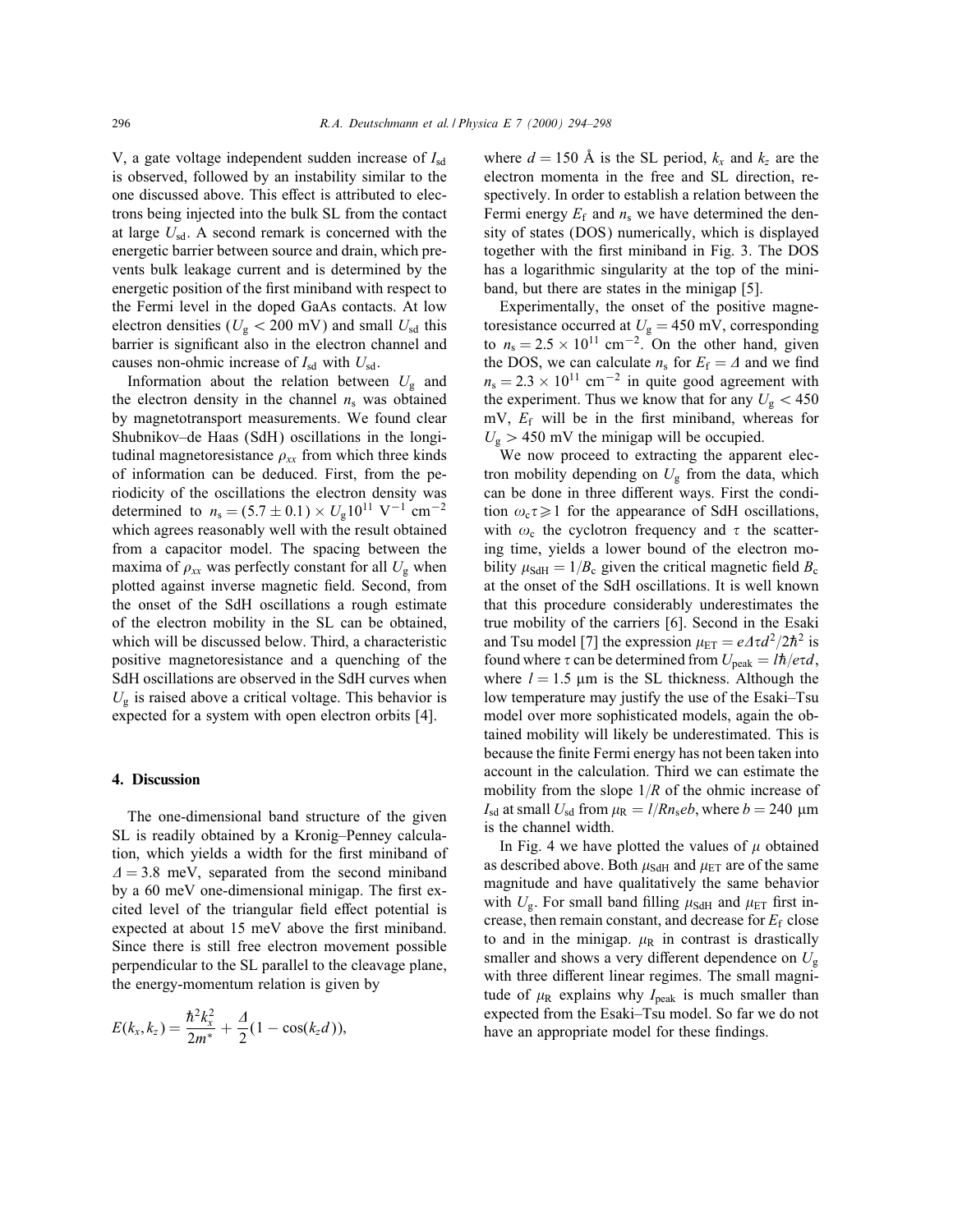

Fig. 3. Shape and density of states of the first miniband: (a) Situation for  $E_f = \frac{\Delta}{2}$ . Schematically the trajectory of one electron for an electric field along the SL and long scattering time is depicted. *a* is the lattice constant of GaAs. (b) Situation for  $E_f > \Lambda$ . It can be seen that electron transport and NDR is still possible. (c) Band structure along the SL direction and density of states, normalized to the DOS of a 2DES.

Electrons in a SL are expected to perform Bloch oscillations (BO) when  $\omega_{\text{BO}}\tau \geq 1$ , where  $\omega_{\text{BO}} = eF d/\hbar$ . For  $U_{\rm g} = 375$  mV we have found  $\mu_{\rm SdH} = 4 \text{ m}^2/\text{Vs}$ , from which follows  $\tau = m^* \mu/e = 1.5$  ps, with  $m^* =$  $0.067m_e$  conservatively taken. BOs can thus be expected for  $U_{sd} > 43$  mV with a minimum frequency of  $f_{\text{BO}} = 100 \text{ GHz}$ , assuming a constant electric field in the SL. The localization length  $\lambda = \Delta/eF$  in this case is 9 periods of the SL, thus ensuring to be far away from Wannier–Stark localization. Of course the problem of incoherent radiation remains.

In conclusion we have presented a novel SL device which gives control over the electric field across the SL as well as the position of the Fermi energy of a 2DES in the SL. Starting at electron densities as low as  $0.9 \times 10^{11}$  cm<sup>-2</sup> NDR is observed. The electric field across the SL at the peak current remains approximately constant at 160 V/cm as long as  $E_f$  lies in the miniband, and increases when  $E_f$  is raised above the miniband. Surprisingly even when  $E_f$  lies in the minigap NDR is persistent. From  $U_{\text{peak}}$ , from SdH measurements and from the low-field resistance the electron mobility is deduced, respectively. It is found that  $\mu_{\text{ET}}$  and  $\mu_{\text{SdH}}$  both have a maximum when  $E_f$  lies in the miniband, whereas  $\mu_R$  develops a much smaller maximum when  $E_f$  lies in the minigap. The presented device may serve as textbook example for 2D electronic transport in a partially or fully filled miniband.